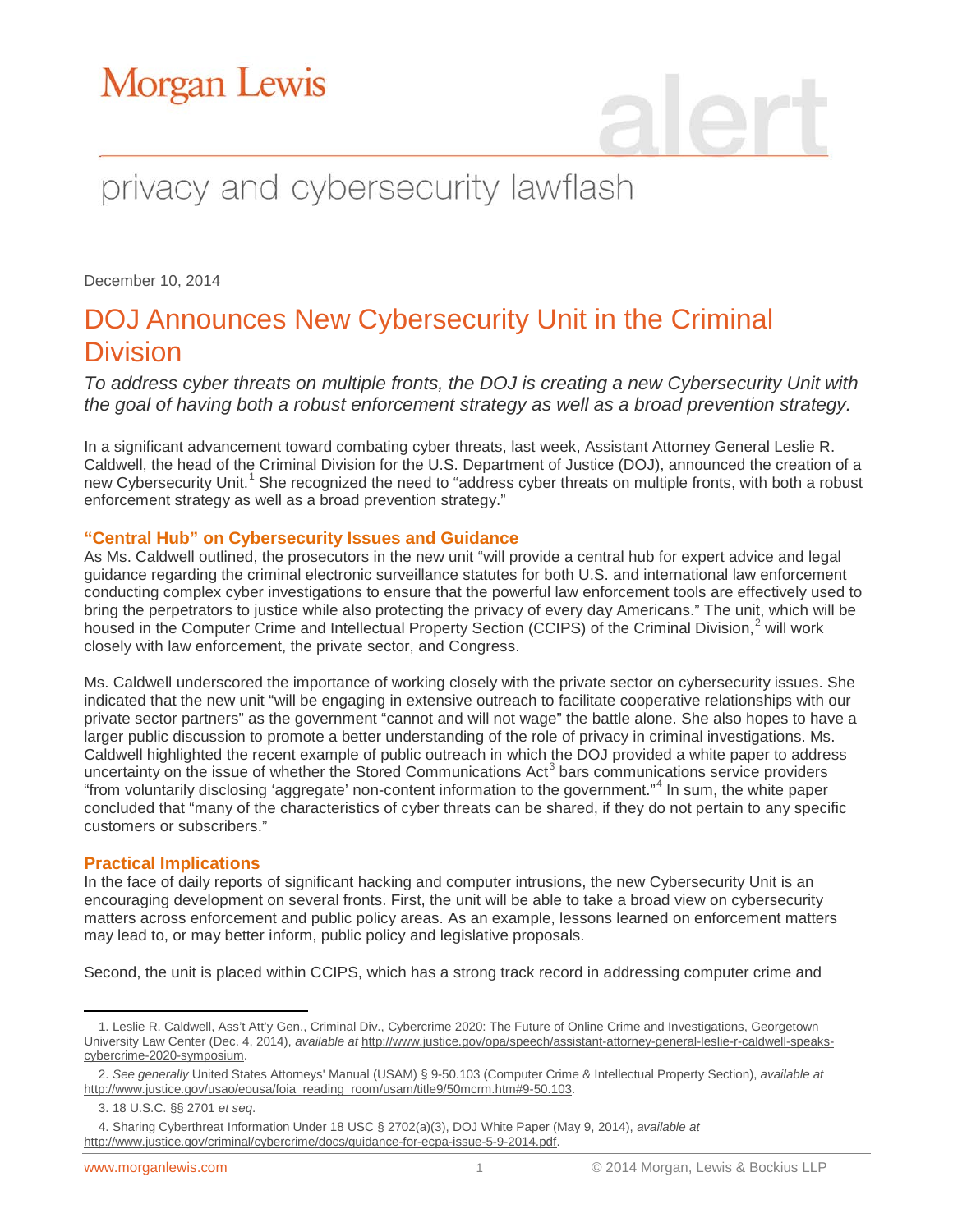# Morgan Lewis

intellectual property issues since the 1990s. Given CCIPS's history and background on these matters, it is an ideal section for the new unit in the DOJ's Criminal Division. Among other matters, CCIPS has provided leadership and guidance to federal prosecutors through the years on the collection of electronic evidence. CCIPS trial attorneys have supported and worked with Computer Hacking and Intellectual Property (CHIP) prosecutors on significant computer intrusion and intellectual property issues and matters. CCIPS has also worked closely with the National Advocacy Center on the training of federal prosecutors, among other duties and accomplishments. The leadership of the new unit on cybersecurity issues will fit nicely into the existing framework and channels used to support and provide guidance within the DOJ. By assisting more than 270 CHIP prosecutors in the CHIP Network, CCIPS learns of emerging cyber issues across the country.

Third, the speech reinforces the role of information sharing between the government and private sector. Information sharing is increasingly recognized as an essential component of an effective cybersecurity strategy. Recent government reports have highlighted information sharing as necessary to protect against cyber threats.<sup>[5](#page-1-0)</sup> Congress has also been debating legislation to promote information sharing.[6](#page-1-1)

Fourth, a public debate and understanding about the role of law enforcement on privacy issues is welcome. As the speech recognizes, a key cornerstone of this understanding is based on trust. While prosecutors and agents work to solve crimes and try to make victims whole, the public would benefit from a better understanding about how law enforcement tools are employed and the checks and balances that are used in the criminal justice process.

There are a few unanswered questions from the speech: Who will lead the unit? How many prosecutors will serve in the unit? Will new resources and prosecutors be dedicated to the significant objectives and tasks charged to the unit? Although it remains to be seen what leadership and guidance will come from the new unit, the announcement is an encouraging first step that demonstrates the government's commitment to a focused approach in addressing cybersecurity.

### **Contacts**

 $\overline{a}$ 

If you have any questions or would like more information on the issues discussed in this LawFlash, please contact any of the following Morgan Lewis lawyers:

| <b>Washington, D.C./Silicon Valley</b> |                 |                           |
|----------------------------------------|-----------------|---------------------------|
| Mark L. Krotoski                       | +1.202.739.5024 | mkrotoski@morganlewis.com |
|                                        | +1.650.843.7212 |                           |
| Chicago                                |                 |                           |
| Merri Jo Gillette                      | +1.312.324.1134 | mgillette@morganlewis.com |
| Philadelphia                           |                 |                           |
| Greg T. Parks                          | +1.215.963.5170 | gparks@morganlewis.com    |
| <b>Philadelphia/New York</b>           |                 |                           |
| Barbara Murphy Melby                   | +1.215.963.5053 | bmelby@morganlewis.com    |
|                                        | +1.212.309.6153 |                           |

<sup>5.</sup> *See, e.g.*, Enhanced Cybersecurity Services (ECS) (a voluntary information sharing program), *available at* 

<span id="page-1-0"></span>[http://www.dhs.gov/sites/default/files/publications/ECS-Fact-Sheet.pdf;](http://www.dhs.gov/sites/default/files/publications/ECS-Fact-Sheet.pdf) National Institute of Standards and Technology (NIST) Guide to Cyber Threat Information Sharing (Draft) (Oct. 2014), *available at* [http://csrc.nist.gov/publications/drafts/800-150/sp800\\_150\\_draft.pdf;](http://csrc.nist.gov/publications/drafts/800-150/sp800_150_draft.pdf) *see also* Mark L. Krotoski, Brock D. Dahl, "NIST Draft Guide Advances the Debate on Cybersecurity Issues," Morgan Lewis LawFlash (Nov. 19, 2014), *available at* [http://www.morganlewis.com/pubs/Privacy\\_LF\\_NISTDraftAdvancesDebateonCybersecurityIssues\\_19nov14.pdf.](http://www.morganlewis.com/pubs/Privacy_LF_NISTDraftAdvancesDebateonCybersecurityIssues_19nov14.pdf)

<span id="page-1-1"></span><sup>6.</sup> *See* Cyber Intelligence Sharing and Protection Act (CISPA), H.R. 3523, 112th Cong., 1st Sess. (introduced Nov. 30, 2011) (passed the House by a vote of 248 to 168 on April 26, 2012); Cyber Intelligence Sharing and Protection Act of 2013 (CISPA), H.R. 624, 113th Cong., 1st Sess. (introduced Feb. 13, 2013) (passed the House by a vote of 288 to 127 on April 18, 2013); Cybersecurity Information Sharing Act of 2014, S. 2588, 113th Cong., 2d Sess. (introduced July 10, 2014 and reported out by the Senate Committee on Intelligence).